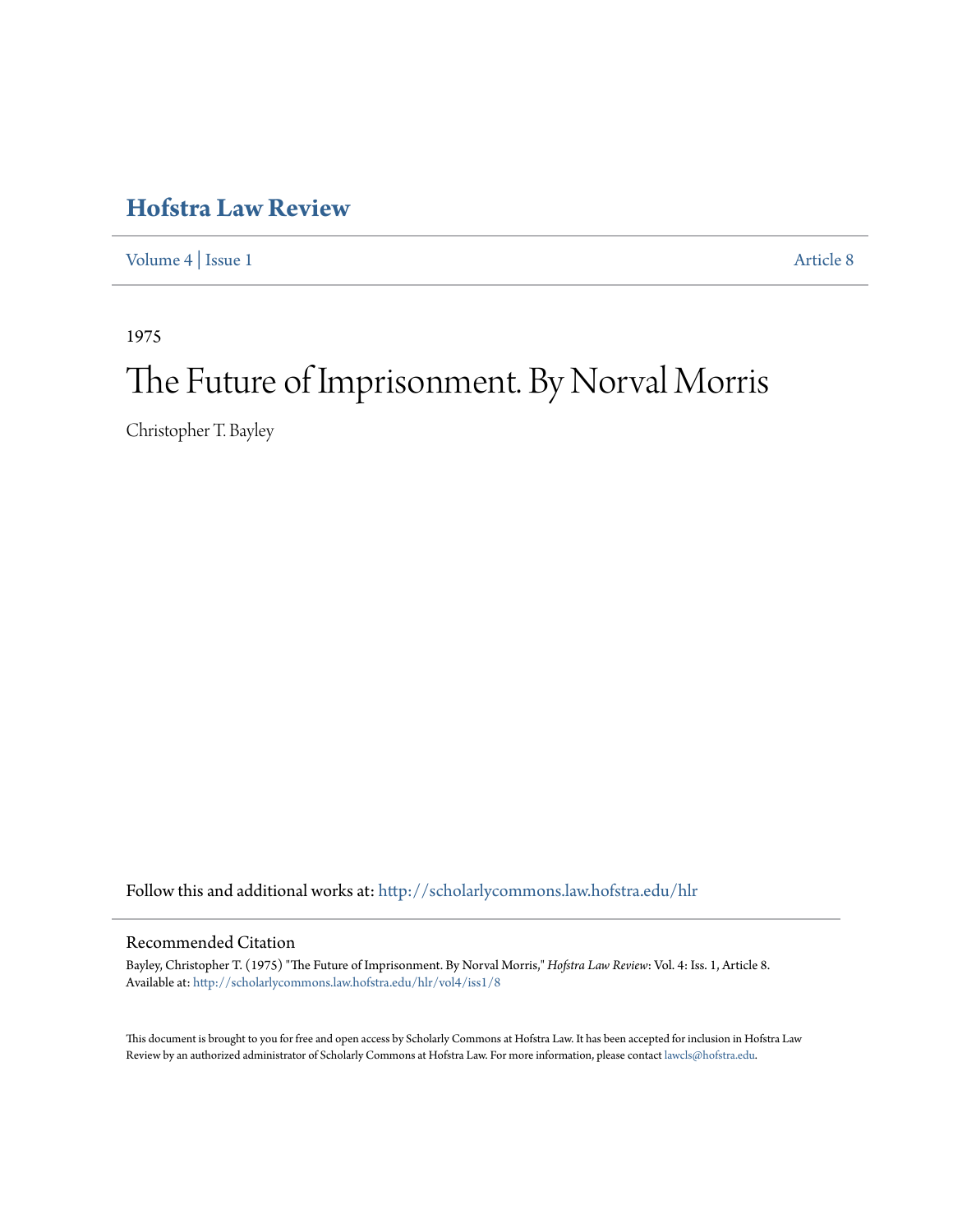### **BOOK REVIEWS**

THE FUTURE OF IMPRISONMENT. By NORVAL MORRIS.\* Chicago: The University of Chicago Press. 1974. Pp. xiv, 144. \$6.95.

*Reviewed by Christopher T. Bayley\*\**

In the rapidly developing critique of America's prison system and sentencing practices, *The Future of Imprisonment* by Norval Morris has emerged as a seminal work. It is really two books. The first part deals with the moral and practical efficacy of prison (or "loss of liberty") and sets forth Morris' views on rehabilitation. The second part considers two aspects of the narrow question of imprisonment:

(1) How do we decide who should be imprisoned; and

(2) Based on our knowledge of the failure of past and present penal institutions, how should a prison for repetitively violent criminals be modeled in terms of physical plant and program?

Implicit in Morris' concentration on the decision to imprison and the prison system itself is an acknowledgement that loss of liberty by institutionalization is indeed an appropriate criminal sanction. It is in this recognition that Morris' book assumes major contemporary importance. To be more precise, Morris does not view imprisonment as a "last resort";' rather, he views it as a perfectly legitimate and morally justifiable consequence of proven criminal activity.

Morris' initial chapters, "Prison as Coerced Cure"2 and "Rehabilitating the 'Rehabilitative Ideal' "3 are an important foundation for acceptance of the fundamental idea that prison, and, indeed, punishment in general, belong in our criminal justice system. It is in the first portion of the book that Morris makes his major contribution to the debate between those who view the legitimate goal of imprisonment as rehabilitation and those whose jurisprudential model for incarceration is punishment. Morris criticizes the current treatment-oriented approach as defective in that "prison behavior is not a predictor of com-

<sup>\*</sup> Norval Morris is the Julius Kreeger Professor of Law and Criminology and Director of the Center for Studies in Criminal Justice at the University of Chicago.

<sup>\*\*</sup> A.B. Harvard University, 1960; LL.B. Harvard University, 1966. Mr. Bayley is presently Prosecuting Attorney of King County, Washington.

<sup>1.</sup> P. 6.

<sup>2.</sup> Pp. 1-27.

<sup>3.</sup> Pp. 28-57.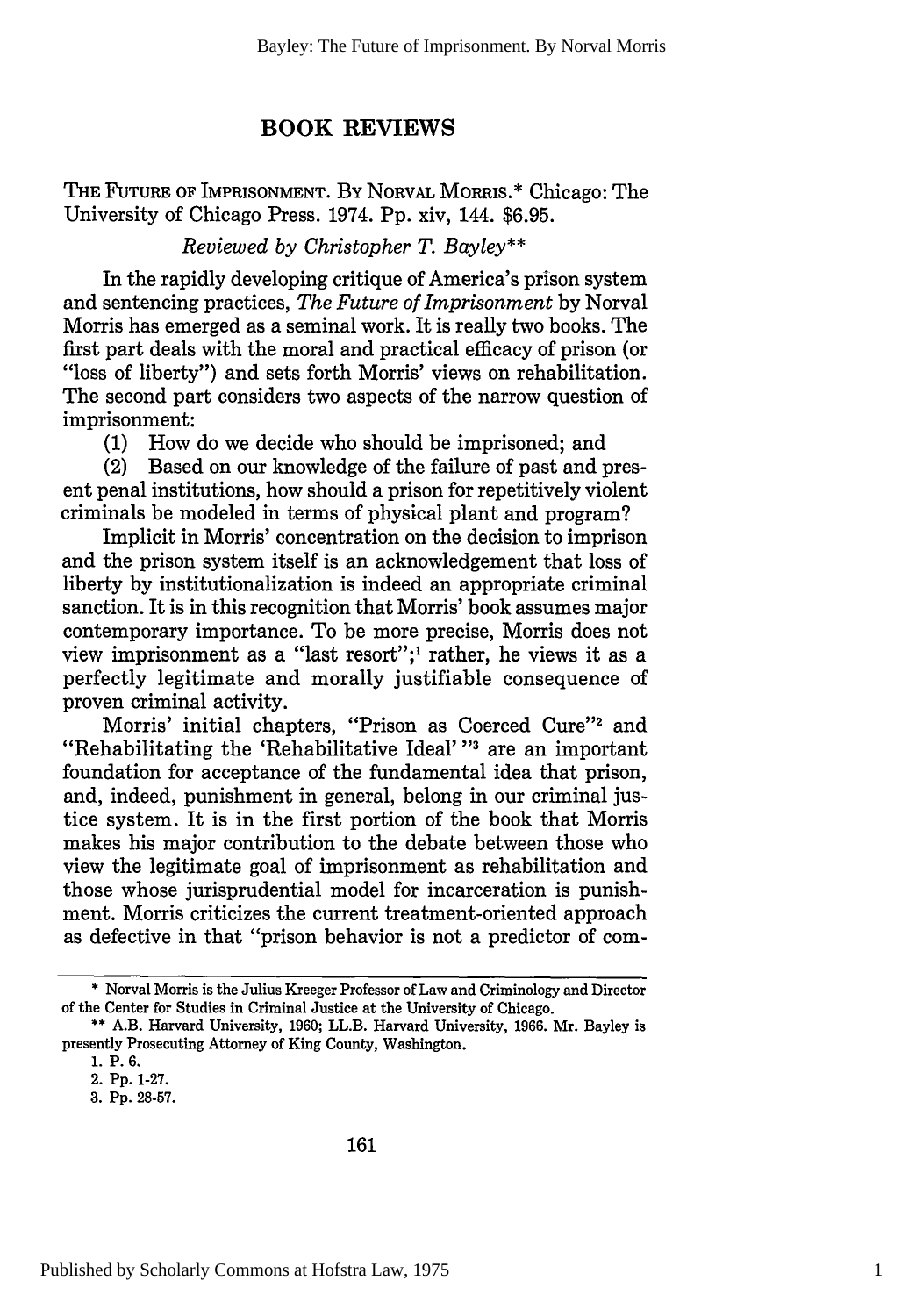#### *Hofstra Law Review*

162

 $\mathbf{1}$  .  $\mathbf{1}$ 

munity behavior."4 In addition, he finds a "psychological fallacy"<sup>5</sup> in the treatment approach. Cures of the psychoanalytic variety must be voluntarily complied with to be effective.

Morris writes with such wit and lack of pretention that the result is a most interesting and convincing argument for the "punishment" model of imprisonment. Witness the introductory language on his purpose:<sup>6</sup>

At all events, it may help to carry discussion beyond the present polar dogmatisms of the punishers of crime, with their mindless reliance on the prison, and the curers of criminals, with their boundless confidence in the enforceability of the Sermon on the Mount.

It is not, I think, menopausal depression that leads me to believe that the proper use of imprisonment as a penal sanction is of central practical and theoretical importance to the future of social organization generally. From such large pretensions, let me turn to the subject of this book-the future of imprisonment.

Morris begins by setting the current debate over "treatment" or "punishment" in its historical context. The development of prisons, and the subsequent abolition or abatement of imprisonment are fascinating stories in and of themselves. After briefly examining "the dangers of diversion,"7 *i.e.,* that in its control features diversion may be more coercive than imprisonment, Morris begins to develop his fundamental theme. He firmly establishes the middle ground which allows both imprisonment and rehabilitation, but under conditions far different from the working model existing in most states today.8 Morris believes that rehabilitation is consistent with imprisonment but notes that the two concepts are often confused:9

Rehabilitative programs in prisons have been characterized more by false rhetoric than by solid achievement . **. .** . They have been corrupted to punitive purposes. But it does not follow that they should be discarded.

Thus, rehabilitation is not bad per se, but is bad when it

<sup>4.</sup> P. **16.**

**<sup>5.</sup>** P. **17.**

**<sup>6.</sup>** P. **3.**

**<sup>7.</sup>** P. **9. 8.** P. **28.**

**<sup>9.</sup>** P. **13.**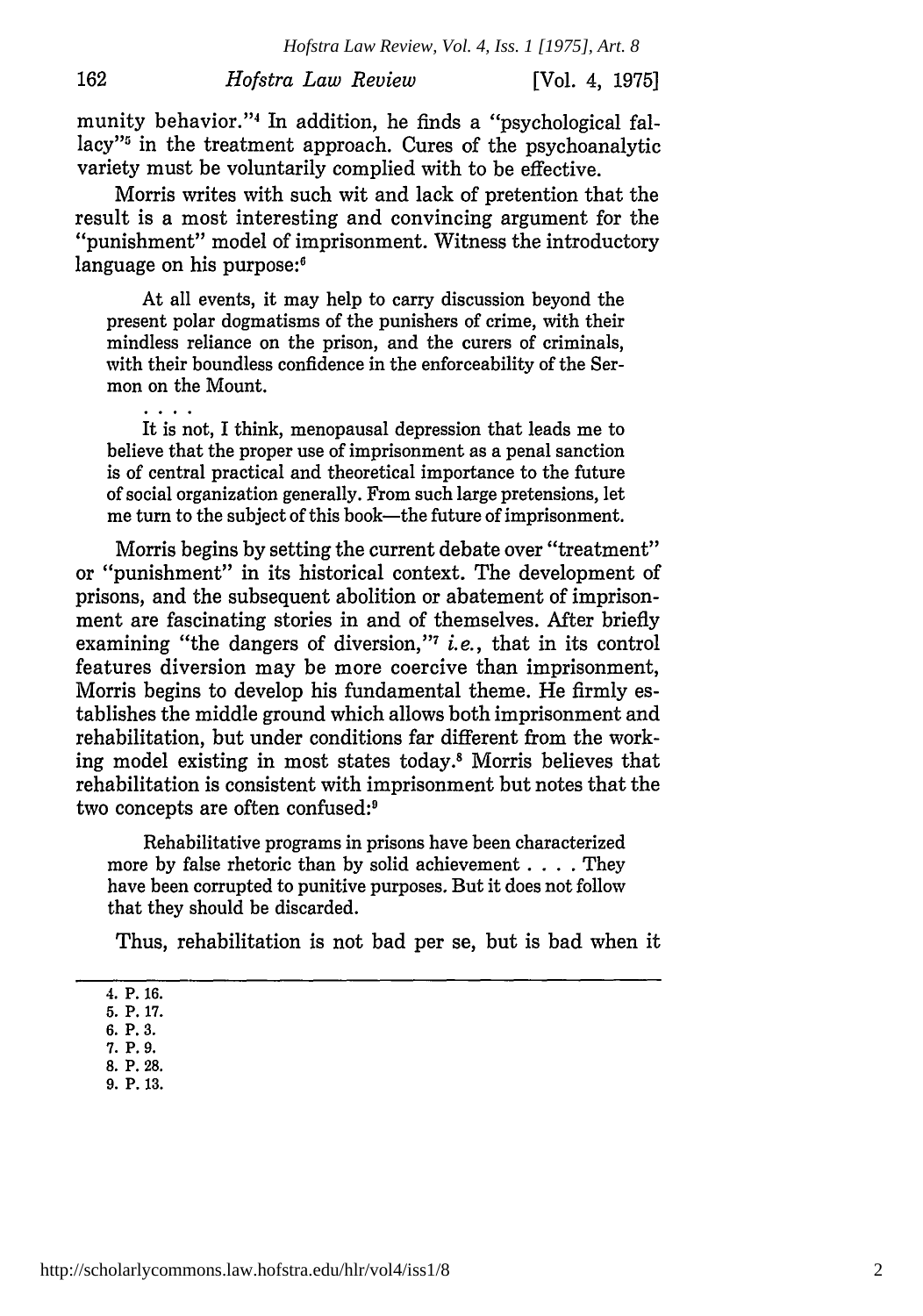becomes a means for the incarcerated person to end his imprisoned status sooner than would have been the case had he not gone through "rehabilitation." My own view is that rehabilitation has been perverted in the current system because it *has* become the purpose of sentencing for many judges. The offender enters a program not after making a fundamental personal decision to change, but because it is a way to avoid punishment. We have even seen cases where the convicted person actually invents a "problem" which supposedly underlies his criminal conduct so the judge will focus on treating that rather than punishing him. Morris argues that:<sup>10</sup>

"Rehabilitation," must cease to be a purpose of the prison sanction. This does *not* mean that the various developed treatment programs within prisons need to be abandoned; quite the contrary, they need expansion.

While he rejects rehabilitation as a goal of imprisonment, the author recognizes the utility of having such programs available to prisoners. Morris would substitute "facilitated change," *i.e.,* treatment programs voluntarily chosen which have no relationship to the time to be served, for "coerced cure," which is the ''corruptive" linking of successfully completing a rehabilitation program to the time to be served."

This is the first principle for Morris' new model of imprisonment, *"the substitution of facilitated change for coerced cure. "I2* The second principle, which is the subject of the second chapter, is *"the substitution of graduated testing of fitness for freedom for parole prediction of suitability for release. ",'3* Here again, Morris refreshingly analyzes current practices and describes convincingly the logical and practical defects in them. The present practice in most states which have adopted the "reform" of indeterminate sentencing is for each incarcerated person to have his release date reviewed on a periodic, sometimes even annual, basis. The parole board or its equivalent has the power to, and in practice does, change the time of release depending on whether they believe the person to have been rehabilitated.<sup>14</sup> In his subchapter

**<sup>10.</sup> Pp.** 14-15 (emphasis in original).

<sup>11.</sup> P. 27.

<sup>12.</sup> *Id.* (emphasis in original).

<sup>13.</sup> *Id.* (emphasis in original).

<sup>14.</sup> *See, e.g.,* **MASS. GEN. LAWS** ANN. ch. 279, § 31 (1972); **MicH.** CoMiP. **LAWS** ANN. § 769.8 (1968).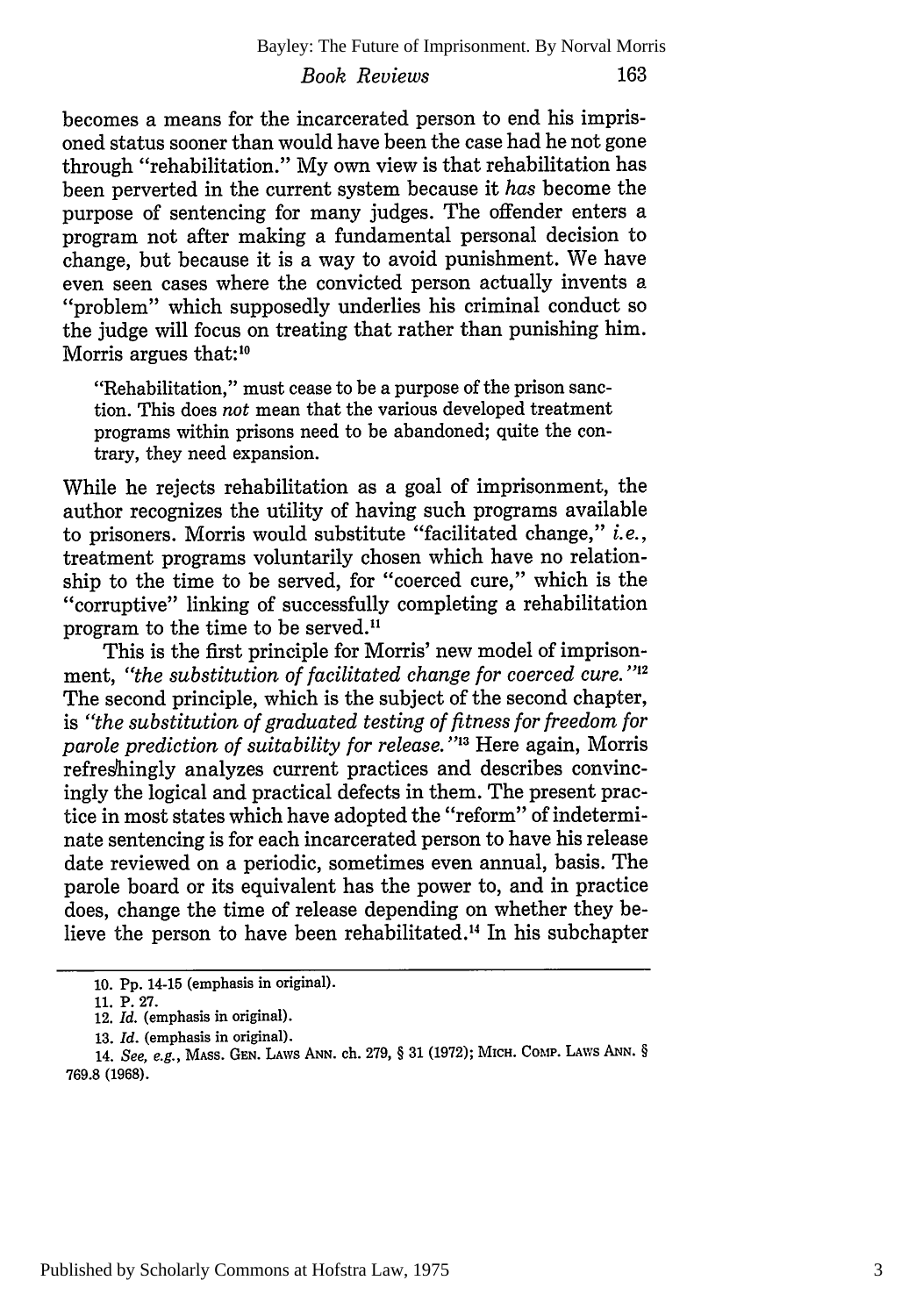entitled "Predicting and Paroling,"<sup>15</sup> the author describes various predictive methods and concludes that they are all inadequate and uncertain. He argues that "[tihe link between release on parole and involvement in prison programs must be broken."<sup>16</sup> He claims that all the evidence indicates that there is no way to predict from "in-prison" conduct how well a person will do "on the outside." Morris then cites several studies for the proposition that *"predictions of avoidance of conviction after release are no more likely to be accurate on the date of release than early in the prison term.* **"7**

Rather than engage in the game of prediction through annual or periodic parole hearings, Morris' plan would set a definite release date at the commencement of incarceration, based on the relevant statutes, considerations of the crime, and the offender's criminal history. He would also implement techniques for the graduated testing of fitness for release, but it is unclear exactly how those "techniques of graduated testing"<sup>18</sup> would differ from the "present faulty and fraudulent parole predictions of such fitness."<sup>19</sup> Ideally, Morris would abolish parole (as the proposed sentencing act in Illinois does),<sup>20</sup> but he acknowledges that there may be political reasons for preserving parole temporarily. Basically, he is concerned with the opposition which the threat of abolition would arouse from those whose jobs are threatened. His compromise would take the resources of the parole system and apply them to the task of setting a release date at the commencement of the offender's term. It is interesting that California, the birthplace of indeterminate sentencing, has recently through its Adult Authority announced a radical change from regular review of parole dates to an advance fixing of those dates, to be affected only by "good time" calculations.<sup>21</sup> The good time deductions also

17. *Id.* (emphasis in original).

21. There is also a flat sentencing bill in the California legislature. Assemblyman Sirody introduced A.B. 1440 on April 3, 1975. Senator Nejedly introduced a similar bill, S.B. 42, which was heard on August 13, 1975 and taken under submission by the Criminal Justice Commission of the California legislature.

<sup>15.</sup> **Pp.** 31-34.

**<sup>16.</sup>** P. **35.**

<sup>18.</sup> P. **36.**

<sup>19.</sup> *Id.*

<sup>20.</sup> The Illinois legislative committee studying the revamping of the criminal justice system has recently proposed a sentencing act which would impose flat sentences and abolish parole. This bill will be introduced in the Fall 1975 term of the Illinois legislature. The change has Governor Daniel Walker's strong support. News From the Office of the Governor No. 180-75 (Feb. 18, 1975).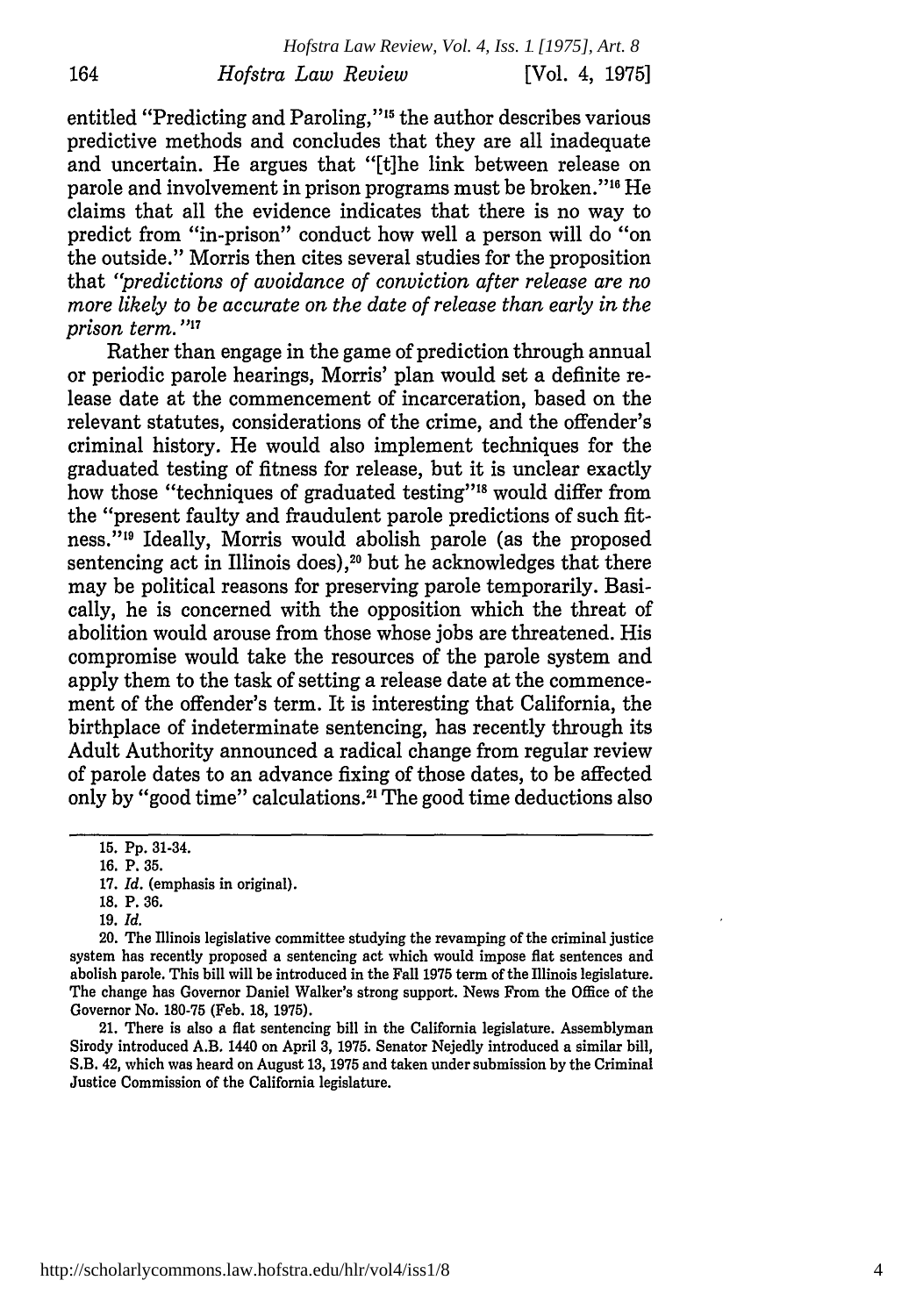#### *Book Reviews*

apply to the proposed Illinois statute.<sup>22</sup> In the state of Washington, the Board of Prison Terms and Paroles has recently adopted a rule ending its practice of annually reviewing parole dates, and itself is developing a matrix of terms of imprisonment to be applied at the commencement of sentence and based on the nature of the crime and the criminal history of the offender.<sup>23</sup>

In concluding his chapter on "Rehabilitating the 'Rehabilitative Ideal,'" Morris steps back from the correctional institution to the courtroom and prosecutor's offices. He correctly perceives that "[o]ur present sentencing practices are so arbitrary, discriminatory and unprincipled that it is *impossible* to build a rational and humane prison system upon them."24 In recognizing these flaws in present-day sentencing, he takes a line with which I happen to concur, and which has been advanced by such distinguished jurists as Marvin E. Frankel25 and Constance Baker Motley.26 Further, Morris offers his own ideas on the minimum conditions of the fair sentence based on what the offender has done, rather than his personal characteristics. The sentencing discussion includes a section on plea bargaining, for as Morris recognizes, the vast majority of those convicted and sentenced for serious offenses have pleaded guilty.

In joining the plea-bargaining debate, Morris attempts to square this practice with his overall concern for fairness and certainty in punishment. He rightly condemns "overcharging,"<sup>27</sup> a process by which a prosecutor may obtain a guilty plea to the offense he should have charged the defendant with initially. This, in effect, creates a false impression of pleading to a lesser offense.

Morris concurs with the *ABA Standards for the Prosecution Function*<sup>28</sup> that the judge should have a role in plea bargaining. His plan for "principled plea bargaining"<sup>29</sup> would in fact involve five parties at interest in the pretrial dispositive process: judge, prosecutor, defense counsel, accused, and victim. Regarding the

<sup>22.</sup> *See* note 20 *supra.*

**<sup>23.</sup>** Washington State Board of Prison Terms and Paroles, Board Rule 5.170 (1975).

<sup>24.</sup> P. 45 (emphasis in original).

<sup>25.</sup> *See generally* M. FRANKEL, CRIMINAL **SENTENCES:** LAW **WITHOUT ORDER** (1973).

<sup>26.</sup> Motley, *Criminal Law: "Law and Order" and the Criminal Justice System,* in PERSPECTIVES **ON JUSTICE (1975).**

**<sup>27.</sup>** P. **53.** I agree that charging more than can be proved is an inappropriate use of prosecutorial discretion, but I do not think that it is a serious problem in King County. **28.** ABA **STANDARDS,** THE **PROSECUTION FUNCTION** § 4.3, *Commentary* (Approved

Draft, 1971).

**<sup>29.</sup>** Pp. 51-57.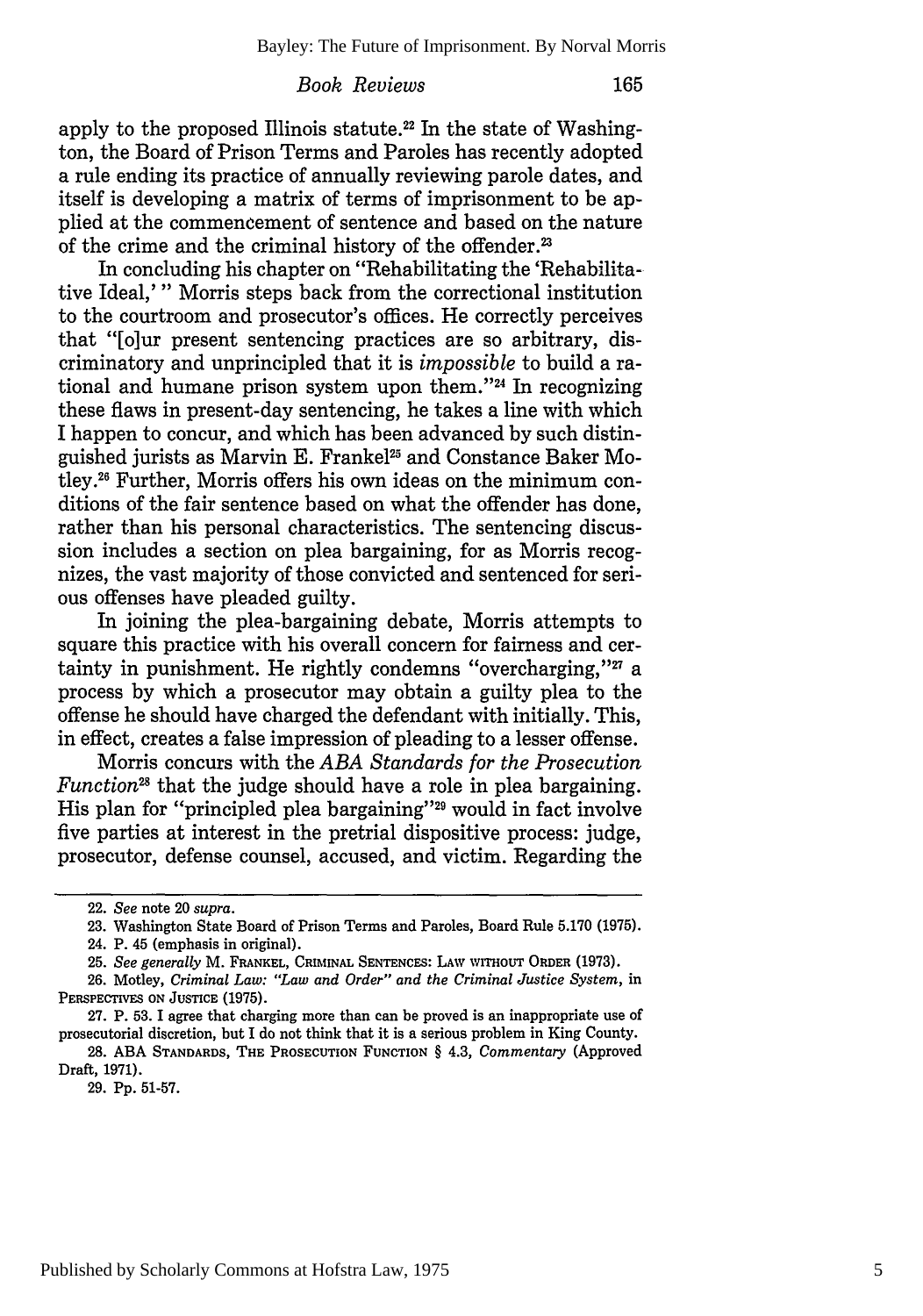latter, his description of a current inadequacy of the system is right on target. Victims are indeed "used" by the system instead of being the true customers of it. From my personal experience, I would stop short of this elaborate five party plea-bargaining system, but only for practical reasons. I feel that fairness as well as the victim's interest can be served by "principled plea bargaining" between the prosecutor and defense counsel, subject to the approval of the judge, if *standards* are adopted and followed.'" The victim's interest can be served by informing him or her of what is transpiring and by encouraging involvement to the extent desired in the trial and sentencing hearings. A victim program was started in our office one year ago which consisted of sending a letter to each victim asking for information on possible restitution which we could use at sentencing. We have now expanded the program with the help of concerned citizens groups in high crime areas. We send a victim information brochure describing how a case makes its way through the system, and solicit the personal appearance of the victim at sentencing.

The final paragraph in this vital section of Morris' book connects his comments on various parts of the system and summarizes his preconditions for creation of a model prison system:<sup>31</sup>

To try, as the young now advise, to get it all together: there can be no rational future for imprisonment unless present plea bargaining practices, which are the main dispositive technique for sentencing criminals, are rendered principled and orderly, and unless sentences imposed at trial by the judge and thereafter by the parole board are set free from the crippling link between prison program and release date. If these liberations are achieved, then applying principles earlier enunciated, prison may play a rational and functional role in the criminal justice system.

As a final point let me emphasize why this is an important

lesser charge prior to trial; there should be a reasonable expectation of conviction on the designated charge.

166

**<sup>30.</sup>** Under a grant from the Law Enforcement Assistance Administration, the California District Attorneys' Association has recently published a massive volume of filing and disposition standards. The results of this study are compiled in the UNIFORM CRIME CHARG-**ING** MANUAL (1974). The practice standards themselves may be found in a shorter volume entitled CALIFORNIA **UNIFORM** CRIME CHARGING STANDARDS wherein § II(a)(4) provides that: The prosecutor should not use the charging process to induce a guilty plea to a

Here in King County we are completing our fifth draft of standards to govern these prosecutorial functions.

**<sup>31.</sup>** P. 57.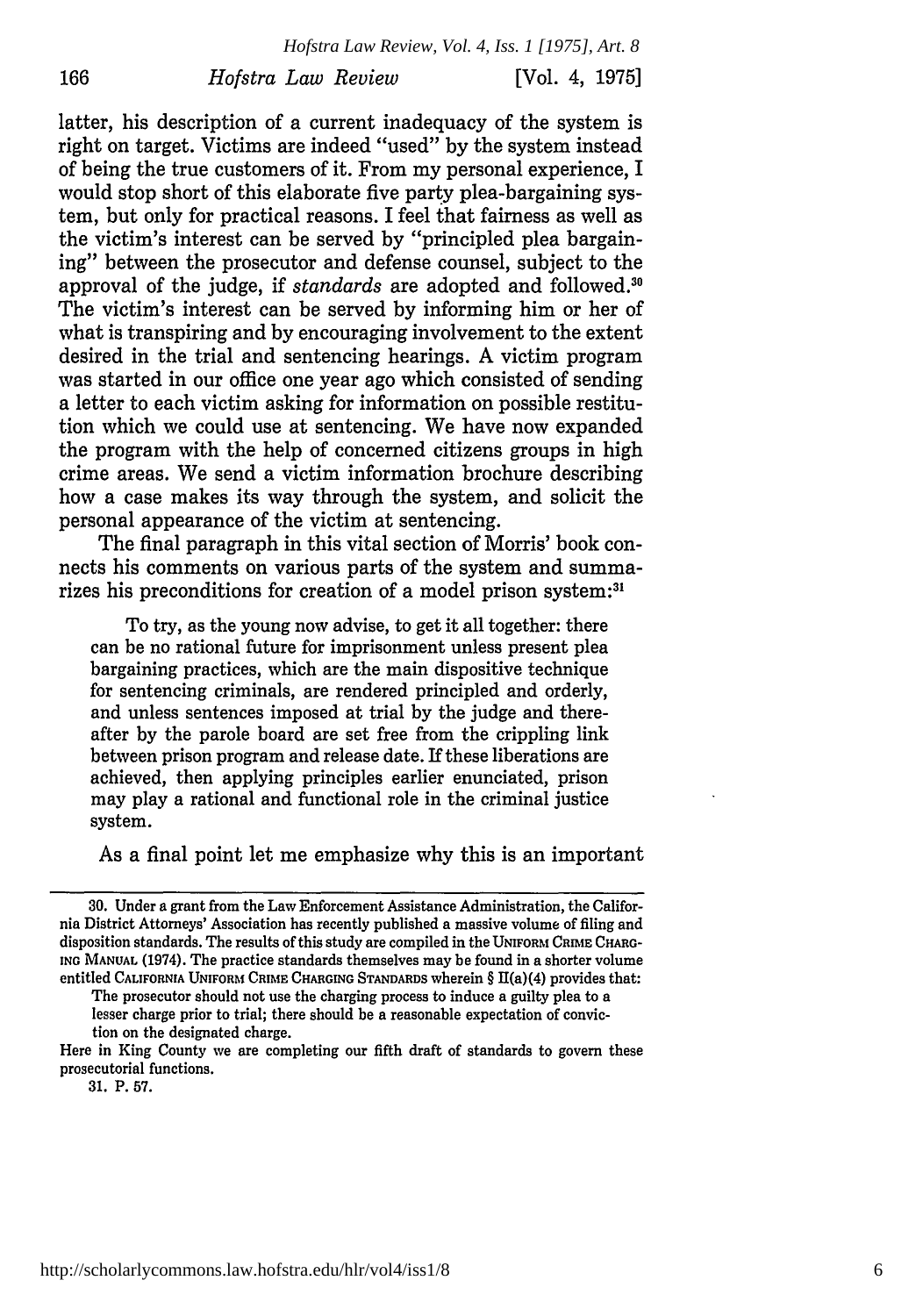167

#### *Book Reviews*

book. There is a wide and dangerous gap today between those who run our corrections systems and the general public. This is certainly true in our jurisdiction where the problems are benign compared to those with even higher crime rates and serious systemic problems.

Citizens, who centuries ago gave up their right of personal retribution to the state, expect that state to exact, if **not** a pound of flesh, at least reasonable measures of accountability ("Just desserts" as articulated by C. S. Lewis)<sup>32</sup> and deterrence. The state, or its "criminal justice system" is not doing this at present. Unless the performance improves and is perceived as improving, pressures for vigilante solutions will mount.33 Also, the selfenforcement ethic, which has made everything from our traffic laws to our tax codes work, will be seriously undermined.

We need efforts to reach across this gap, appealing with equal plausibility to those involved in the prison system and ordinary citizens. Morris does this: he is reasonable but unafraid to identify the Emperor's nakedness. Although he is careful to keep it a *principled* debate, this can and should be a book of greatest *practical* impact. <sup>4</sup>

<sup>32.</sup> **C.S.** Lewis, *The Humanitarian Theory of Punishment,* in **GOD IN THE** DOCK: ESSAYS **ON THEOLOGY AND ETHICS** (W. Hooper ed. 1970).

<sup>33.</sup> TIME, June 30, 1975, at 13.

<sup>34.</sup> For other input in the debate, see Morris' excellent "Selected Readings and References" list at page 123. Two significant books published since THE **FUTURE** OF IMPRISONMENT **are:** James Q. Wilson, **THINKING ABOUT** CIME (Basic Books, 1975) and Robert Martinson, **THE EFFECTIVENESS** OF **CORRECTIONAL** TREATMENT (Praeger, 1975).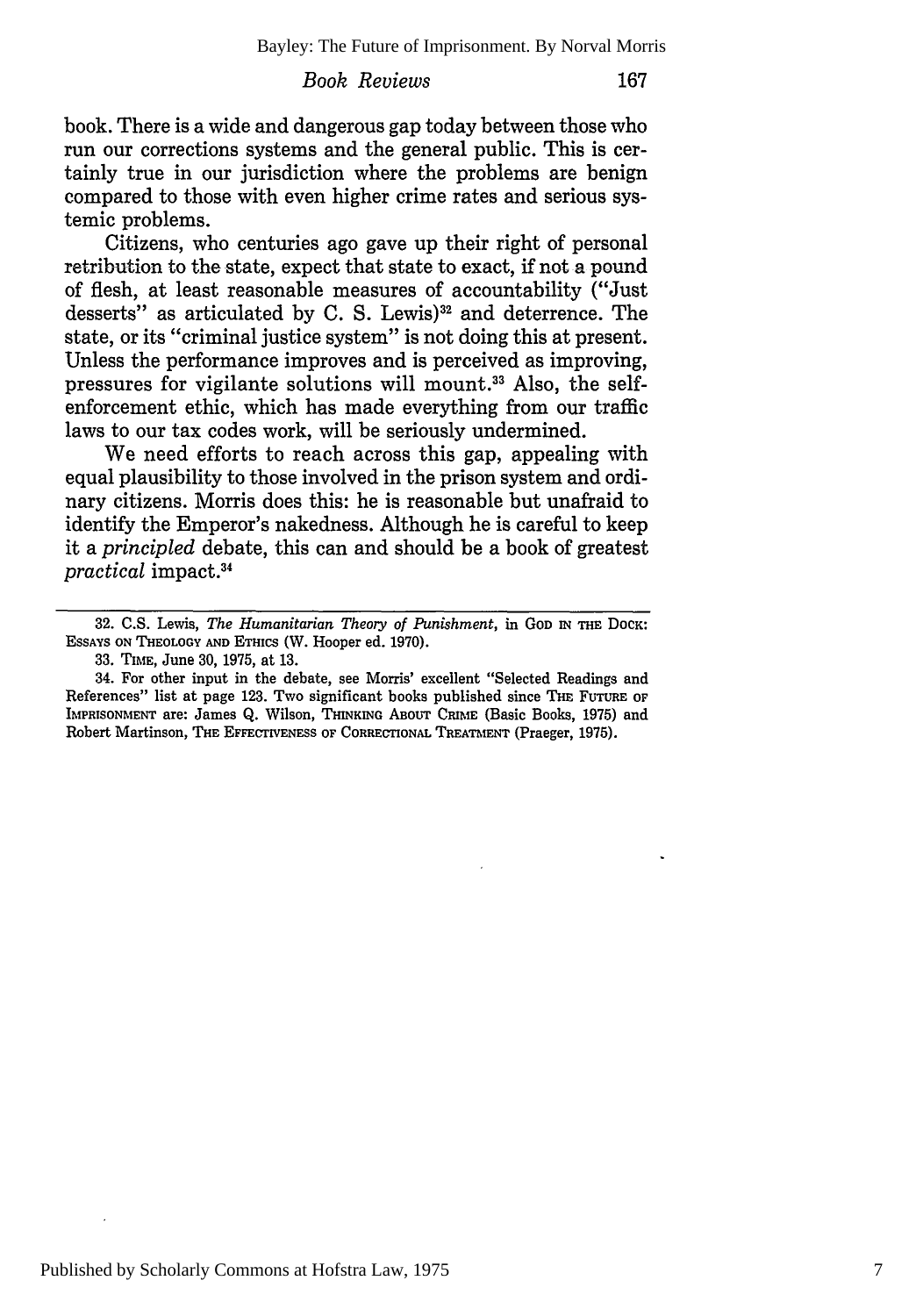*Hofstra Law Review, Vol. 4, Iss. 1 [1975], Art. 8*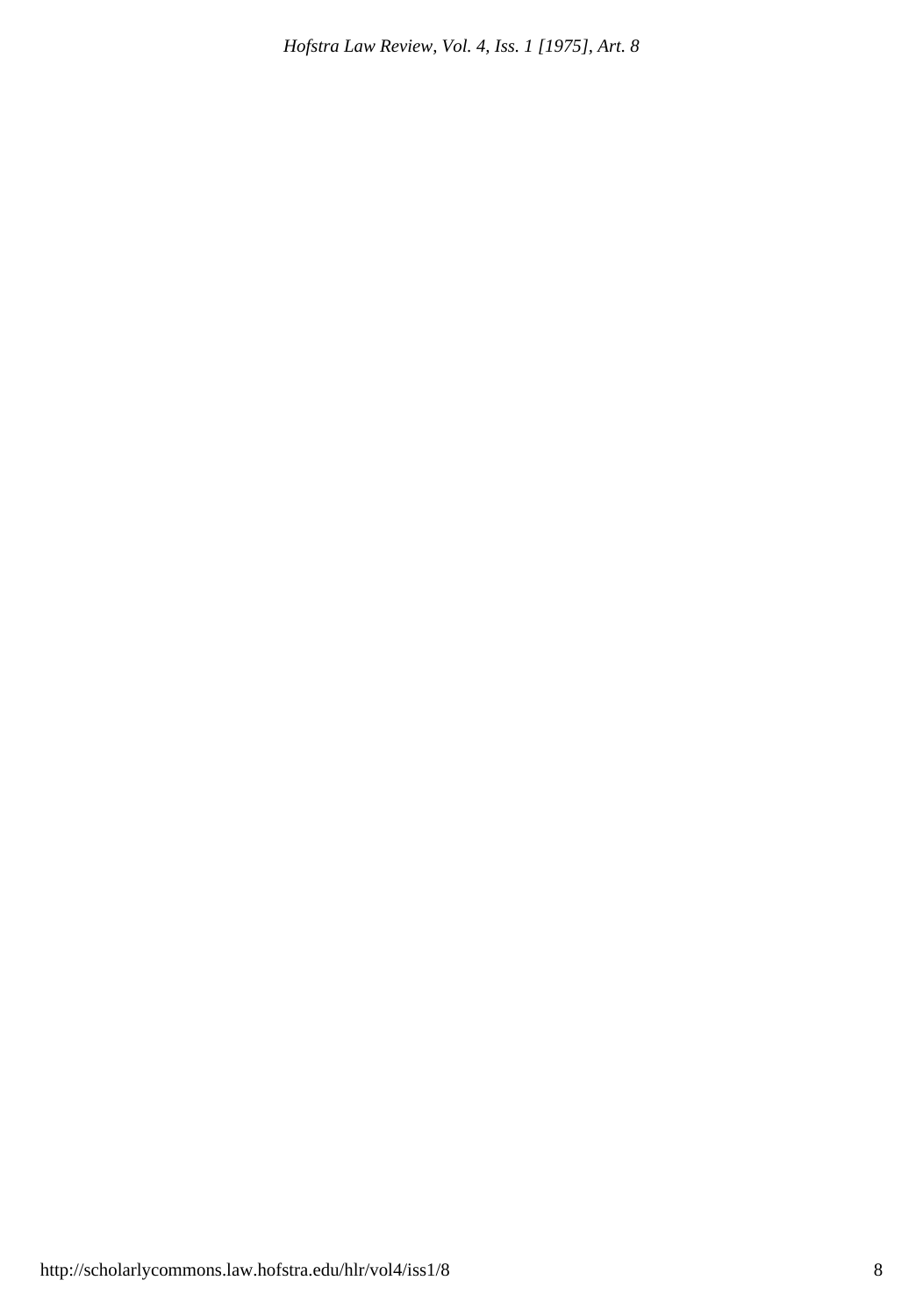THE OTHER GOVERNMENT: THE UNSEEN POWER OF WASHINGTON LAWYERS. By MARK J. GREEN.\* New York: Grossman Publishers. 1975. Pp. xxi, 318. \$12.50.

#### *Reviewed by Eugene H. Nickerson\*\**

This book is an entertaining and provocative study of Washington lawyers who make a handsome living representing rich and powerful corporations before the federal establishment and the courts. The tale has been told before by Joseph Goulden in *The Superlawyers,'* but he ranged over a series of Washington legal luminaries from Clark Clifford and Thomas Corcoran, the prototypes of the individual practitioner thought to have "influence," to the great Washington firms which operate in a less flamboyant fashion. Here the focus is on Covington & Burling as the city's preeminent firm and Lloyd Cutler of Wilmer, Cutler & Pickering, as a shining example of the Washington lawyer who has climbed to the top as head of a large firm.

Mark J. Green has been associated with Ralph Nader's efforts to reform corporate America and has been a prolific author in that vein. He writes in a fast-paced, effective style. Here his theme is that these lawyers, "who are among the most powerful people in the country today,"'2 spend most of their waking hours assisting big business-often by means of cunning and unethical tactics-to perpetrate acts which are damaging and frequently downright dangerous to the public interest.

As the subtitle of the book indicates, Mr. Green believes that the Washington lawyers have "power" and that it is "unseen." This book, in the Nader tradition, is an attempt to throw light on the shadows in which Washington lawyers work. The author has no doubt of their influence over the way we live:<sup>3</sup>

Thus, what the social Philadelphia lawyer was two generations ago and the financial Wall Street lawyer one generation ago, Washington lawyers are today-as the locus of public power shifts from pedigree, to money, to politics. They are to all law-

<sup>\*</sup> J.D. Harvard Law School 1970. Mr. Green is currently the Director of the Corporate Accountability Research Group in Washington, D.C.

<sup>\*\*</sup> A.B. Harvard University, 1941; LL.B. Columbia University, 1943. Mr. Nickerson served as County Executive for Nassau County, New York from 1962-1970 and is currently in the New York firm of Nickerson, Kramer, Lowenstein, Nessen, Kamin & Soll.

**<sup>1.</sup>** J. **GoULDEN, THE** SUPERLAWYERS: **THE SMALL AND** POWERFUL WORLD **OF THE GREAT WASHINGTON** LAW **FIRMS (1971).**

<sup>2.</sup> P. 4.

<sup>3.</sup> P. 4.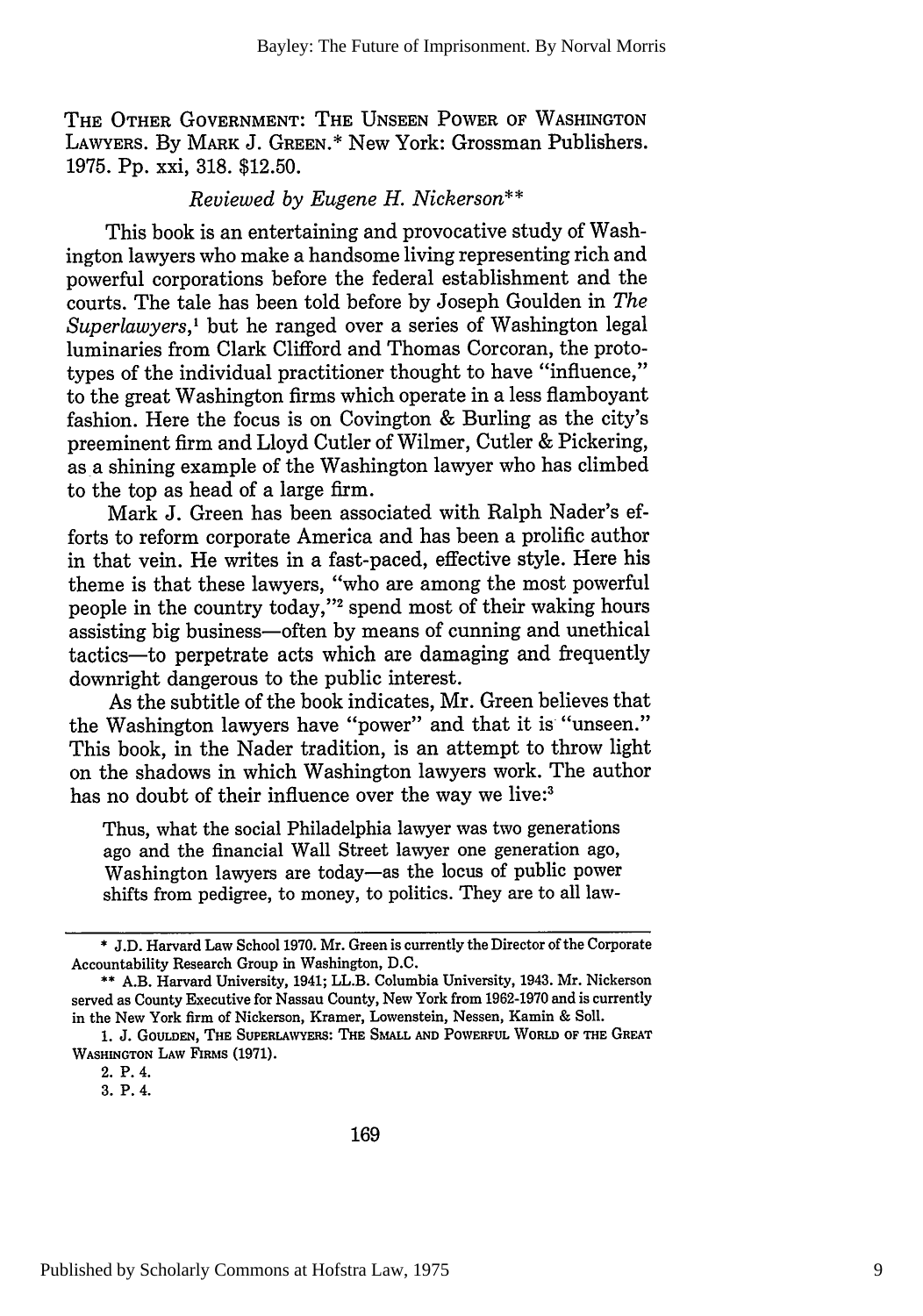yers and citizens what the heart is to the body: by dint of central location and essential function, both are the reigning organs of their respective body politic.

In particular, their power stems from the fact that their practice involves administrative agencies which can dispense or limit great wealth to the nation's giant corporations. These agencies are more susceptible than the courts to *ex parte* persuasion and subtle, and sometimes not so subtle, influence.

Mr. Green attributes the reluctance of these practitioners to attract the attention of the media in large part to the deleterious effect which public attention would have on their influence. As legal sociologist Edwin Smigel once noted, they regard "their organizations in much the same manner as clergymen think of the church-as an institution that should not be studied."4

Despite their success, the Washington law firms are decidedly more Democratic than Republican and are primarily concerned with public policy issues rather than purely financial matters. Therefore, they attract more liberal lawyers, and "it is precisely this evolution that has led to the essential dilemma of Washington practice: liberal lawyers toiling for illiberal clients on great policy issues."5 This, Mr. Green says, leads the Washington firms to do a fair amount of *pro bono publico* work, "now considered legal chic."<sup>6</sup>

After brief and vivid sketches of the history of Covington & Burling and of the career of Lloyd Cutler,<sup>7</sup> Mr. Green surveys seven areas in which he says Washington lawyers in general, and Covington & Burling and Lloyd Cutler in particular, have helped to thwart the public interest: antitrust, drugs, foods, tobacco, automobiles, airplanes and trains, and the media.

The author then describes in some detail how these firms defeated or delayed the public interest in each of these fields, and he elaborates on and traces the application of ten techniques of Washington law firms-techniques he denominates the Ten Commandments of Washington Law. They are:<sup>8</sup>

7. "On the one hand he's a corporate devil and on the other hand he's a nineteenthirties' liberal." P. 45.

170

<sup>4.</sup> P. 6.

<sup>5.</sup> P. 11.

<sup>6.</sup> P. 244.

Their motives vary from a sense of professional responsibility to the psychological and political need to legitimize what some consider *'pro malo'* work, to an understanding of good recruiting-or some combination of all three. P. 262.

<sup>8.</sup> Pp. 12-15.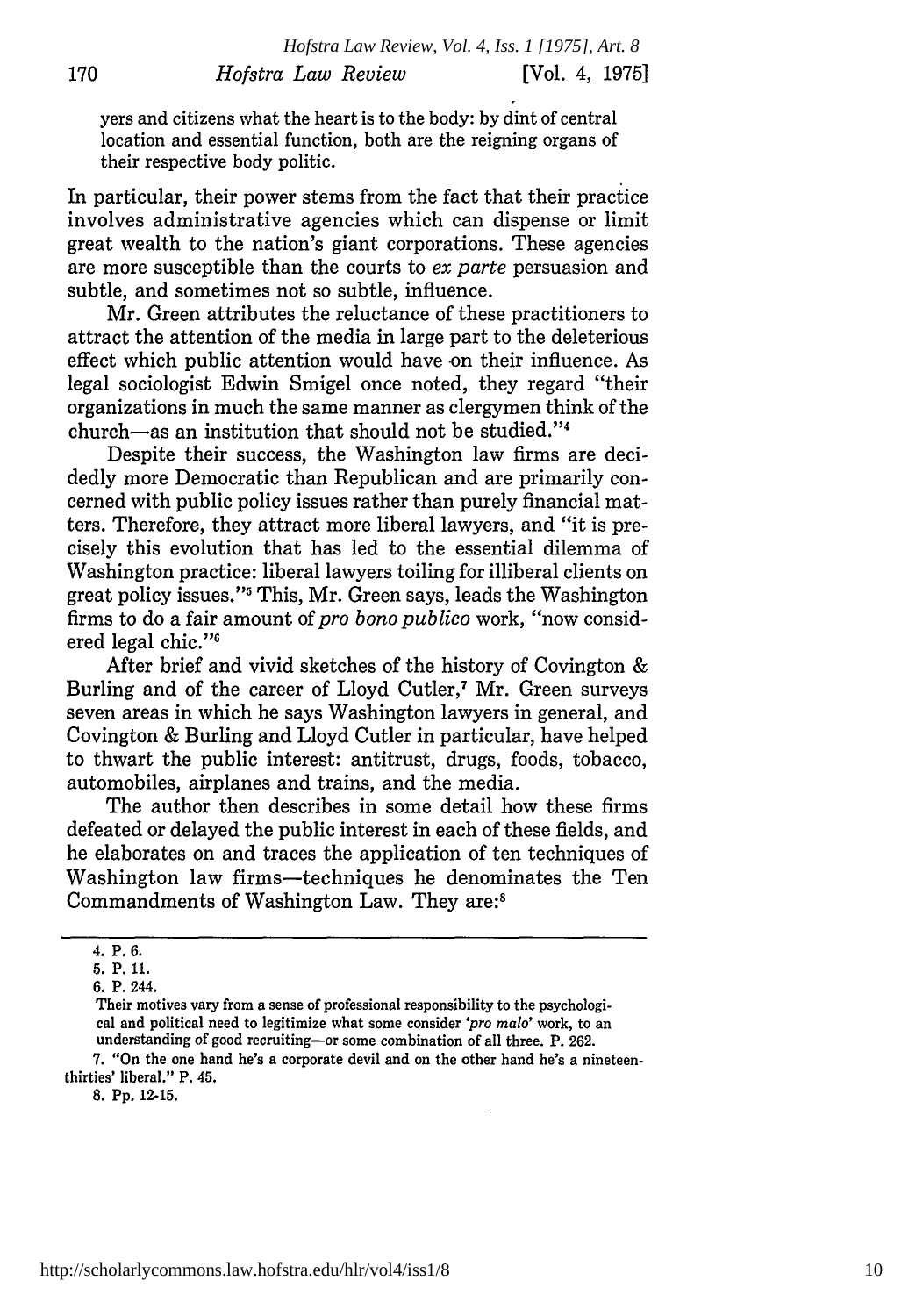*I. Reputation*  $-$  [T]he impression of power *is* power  $\ldots$ .

*II. Intelligence* - [Q]uite simply, brains.

III. *Reconnaissance*  $-$  In a place where information can be power, Washington lawyers often act as legal radar.

IV. *Interlocking Interests* — [Sitting on the board of a corporate client or previously working for an agency.]

*V. Preferential Access* — [Ability to] get to see the influential  $\mathbf{r}$ 

VI. *Lobbying* — Access gets you through the door; lobbying is what you say when you sit down.

VII. *Law-writing* - Even better than lobbying sympathetic legislators for a law is writing it for them.

*VIII. Inundation* - [T]he more briefs and motions the better **... .**[because] a heavyweight can always beat a flyweight.

IX. *Delay* - [F]or those seeking to avoid regulation, no decision is often a favorable decision.

X. Corruption  $-$  . . . . High stakes, desperate wealthy clients, and compromisable officials can combust into corruption, involving unethical lawyers as well.

It all makes a fascinating, if not unsuspected story, and in a time of increased cynicism concerning lawyers stemming from the Watergate scandal, this book serves to illuminate legal abuses which perhaps have escaped the general public's eye. It will add to the pressure for an answer to the question of what is to be done to curb those abuses.

As I reached the end of the book, I found myself wishing that Mr. Green would devote more of his considerable talent and obvious intelligence to seeking that answer. He devotes one last, scanty chapter to benevolent yearnings for more ethical practices among lawyers (and for less hypocrisy about the American Bar Association's CODE OF PROFESSIONAL RESPONSIBILITY), and he discusses in one page the encouragement that the governmental and legal system lends to legal chicanery.<sup>9</sup>

One of the reasons I find such meager treatment unsatisfactory is that I do not believe that lawyers, even Washington lawyers as Mr. Green defines them, are all that "powerful.""0 This country is still to a large degree corporate America, as Messrs. Nader and Green know only too well. Lawyers are far from being

<sup>9.</sup> Pp. 285-86.

**<sup>10.</sup>** Jerry **S.** Cohen, in a review of the book in THE WASHINGTON MAGAZINE, June, **1975,** makes somewhat the same point.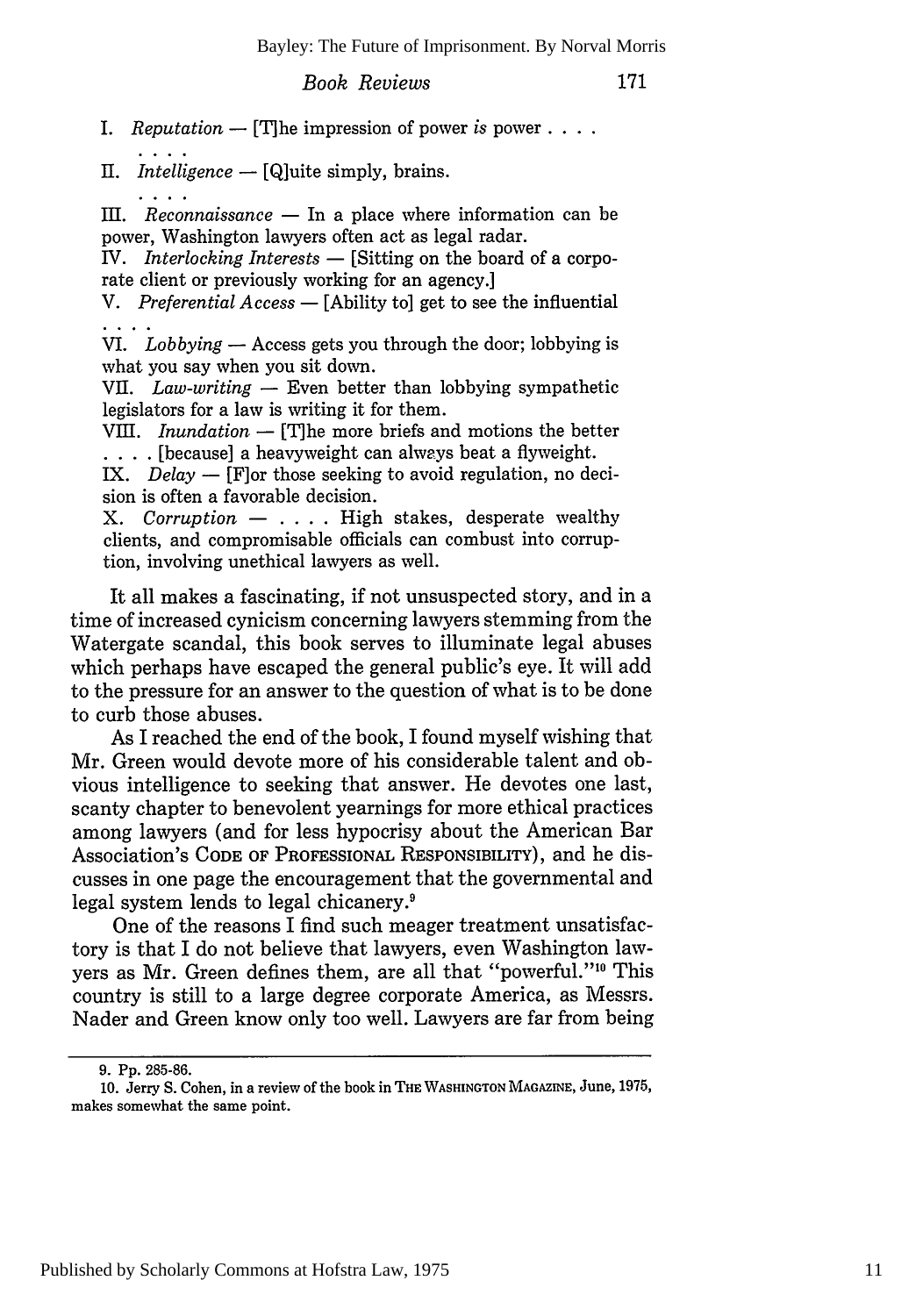#### 172 *Hofstra Law Review*

[Vol. 4, **1975]**

"the reigning organs"<sup>11</sup> of the country and are too often the eager handmaidens of the corporate kings. Indeed, the facts which Mr. Green has marshalled establish that they are handmaidens who are all too complacent about the objectives of their clients and would do well to assert a greater measure of independence.

Things have not changed much since 1934 when Mr. Justice (later Chief Justice) Harlan F. Stone warned that the growth of big business had "made the learned profession of an earlier day the obsequious servant of business, and tainted it with the morals and manners of the market place in its most anti-social manifestations."<sup>12</sup> It may be true, as Mr. Green says, that "no ethical obligation required Lloyd Cutler **. .** . to oppose, systematically, nearly every automobile-safety improvement on behalf of Detroit."<sup>13</sup> The "power" rested with the automobile manufacturer and not with its advocate. It is an indirect and dubious method of assuring safe automobiles to deplore their maker's spokesman. Power must be attacked at its sources and not through its symptoms.

This is not to suggest that the lowly social ethic of many lawyers is to be applauded. Mr. Green is effective in pointing to the contrast between the standards which lawyers set for themselves in the ABA **CODE** OF PROFESSIONAL RESPONSIBILITY and those they in fact embrace. A lawyer is prohibited from involvement or acquiescence in the "commission of an unlawful act, even if received in confidence . **. .** . He should, if unable to get the client to cease the conduct, make such disclosures as may be necessary to protect those against whom the conduct is threatening or working illegal harm."<sup>14</sup> Can the spirit of this be squared, asks Mr. Green, with a lawyer's direction of "a delaying action that permitted the continued marketing of a drug known to be dangerous by his client and presumably by himself"?<sup>15</sup>

It is not enough to recite, as Lloyd Cutler has done apparently in his own defense,<sup>16</sup> that the adversary system, not the lawyer, is charged with finding the truth. As Mr. Green points out,'" the adversary process is more the exception than the rule

**<sup>11.</sup>** P. 4.

<sup>12.</sup> Stone, *The Public Influence of the Bar,* 48 HAv. L. REv. **1, 6-7** (1934).

**<sup>13.</sup>** P. **273.**

<sup>14.</sup> **Pp. 270-71.**

**<sup>15.</sup>** P. **273.**

**<sup>16.</sup>** *See* Cutler, Book Review, **83** HARv. L. REv. 1746 **(1970).**

**<sup>17.</sup>** P. 274.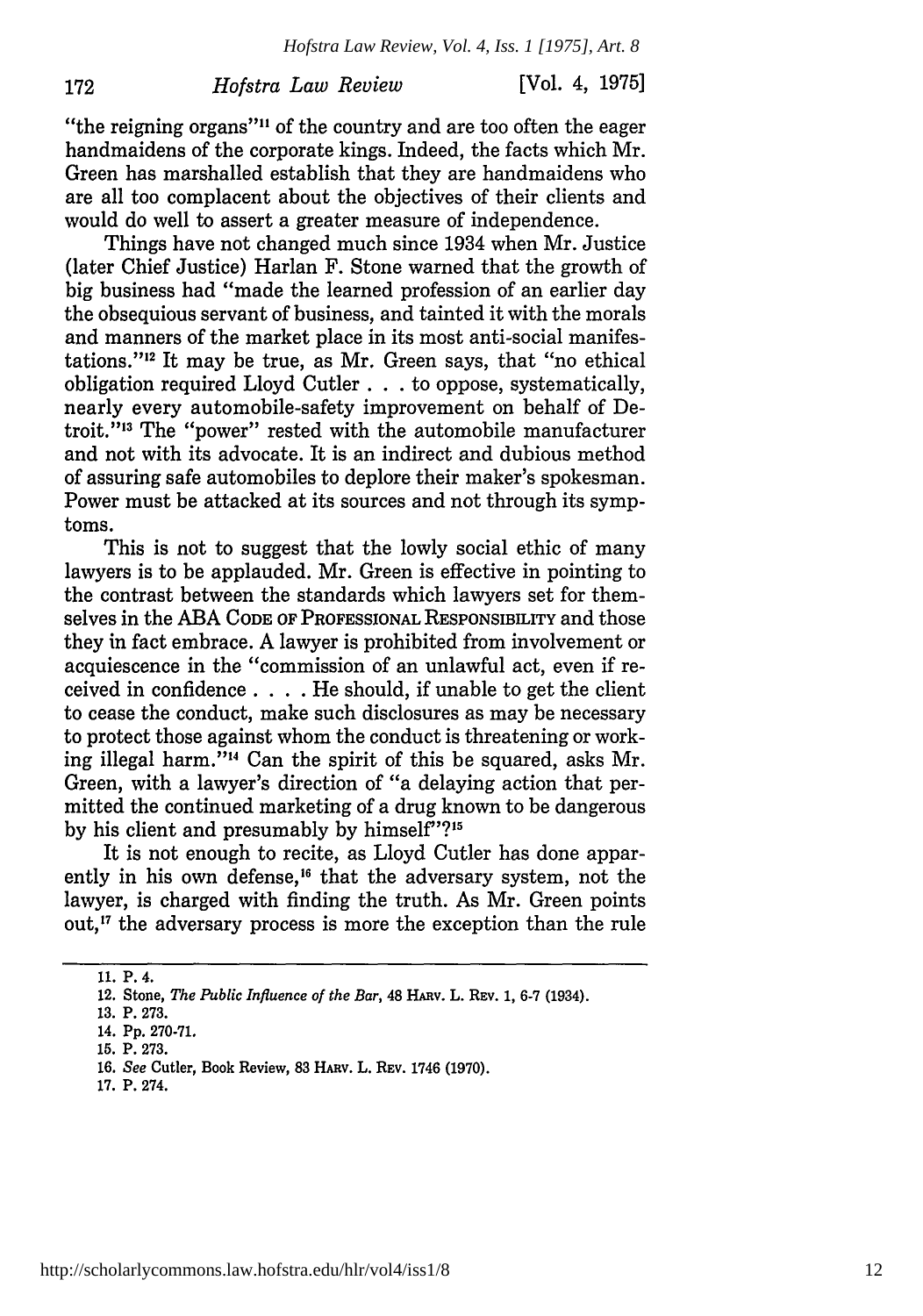173

#### *Book Reviews*

in Washington. The agencies permit wholesale *ex parte* visits. In Congress, there is obviously no formal adversary system. Lobbyists patrol Capitol Hill and agency corridors with unremitting vigor. Would it not make sense to introduce the elements of an open adversary process in the agencies and the Congress? And does not the present post-Watergate atmosphere present an opportunity to do so?

Moreover, if it is unethical for a lawyer to unnecessarily delay a proceeding or to inundate his opponent with paper, how much more deplorable is it for the agency or the court to tolerate such behavior? Our only remedy lies not with disciplining the lawyer, desirable as that may be. It is also possible to insist that our public agencies fulfill their responsibilities. Should not more efforts be directed to obtaining laws and regulations to that end? And what measures, procedural or otherwise, can be taken to minimize the tendency, on which all objective observers agree, of government agencies to take the part of those whom they are supposed to regulate and "play the role of the watchdog holding the lantern for the thief."<sup>18</sup>

These seem to me to be questions deserving consideration perhaps prior to those asked about lawyers. But in the end, procedural nicety can only mitigate or delay undesirable substantive public consequences. To prevent them, and, equally as important, to protect the long-range public interest, the focus must be on those who in fact wield the greatest economic power in our society. They are not lawyers. It was coal manufacturers, not their legal advocates, who held and exercised the power to sustain the veto of the strip mining bill. It is the automobile manufacturers, not their lawyers, who persist in making vehicles which pollute the air, and successfully thwart legislative attempts to bring about manufacturing reform.

All this is not to justify or excuse the lawyer's complicity in assaults upon the public weal. Perhaps this book will contribute to the rebirth, which now seems to be occurring, of Justice Louis Brandeis' belief that lawyers are in a special sense a public utility with responsibilities beyond the interests of their clients.<sup>19</sup>

**<sup>18.</sup>** Jerry S. Cohen, THE **WASHINGTON MAGAZINE,** June, **1975,** at 158. 19. [A]ble lawyers have, to a large extent, allowed themselves to become adjuncts of great corporations and have neglected their obligation to use their powers for the protection of the people. We hear much of the "corporation lawyers," and far too little of the people's lawyer. The great opportunity of the American bar is and will be to stand again. **. .** ready to protect the interests of the people.

Brandeis, *The Opportunity In The Law*, 39 Am. L. REV. 555, 559 (1905).